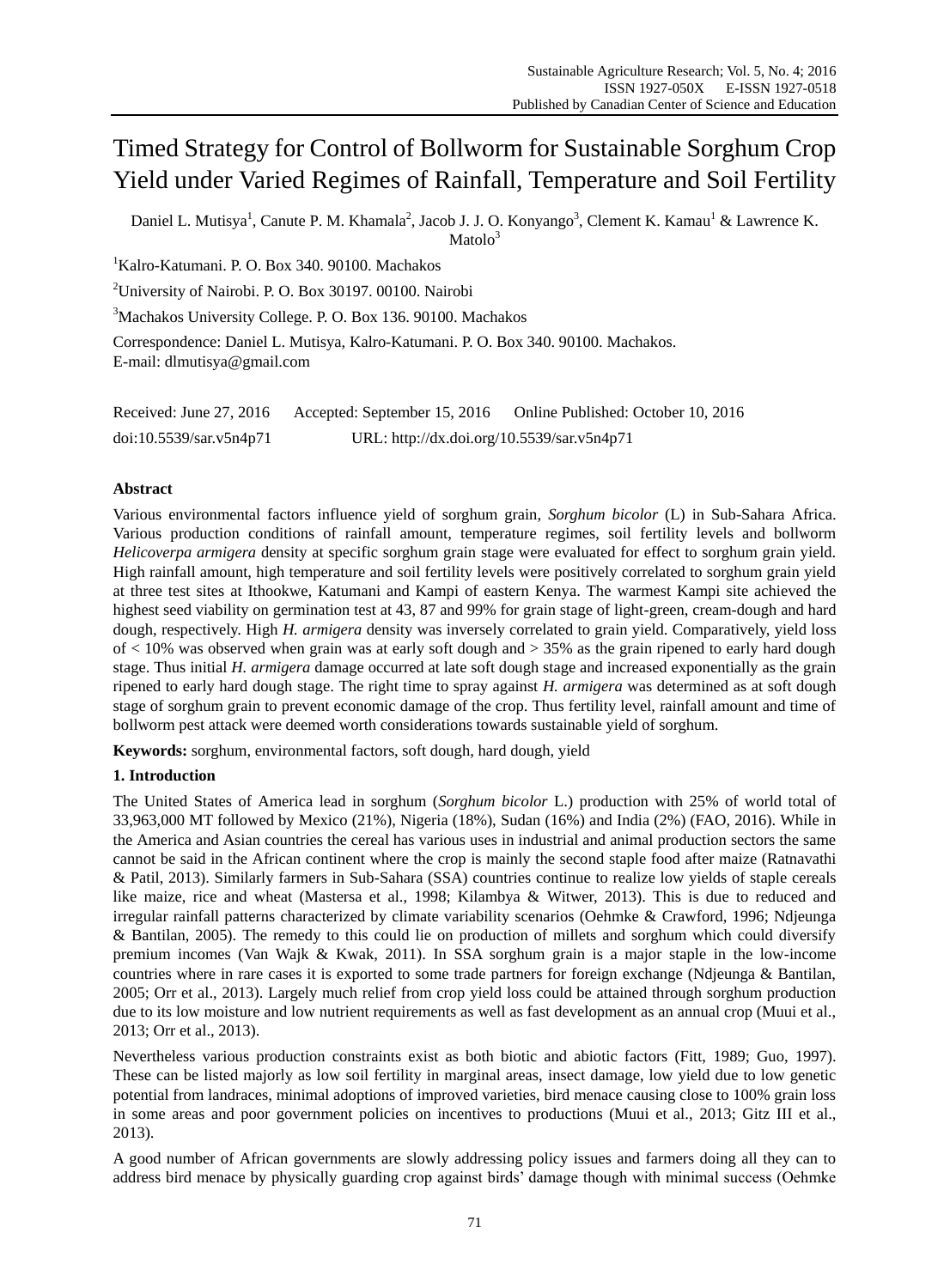& Crawford, 1996; Pretty et al., 2011; Hirron et al., 2014). Other constraints of insect damage do exist where stem borers like *Chilo partellus* Swinhoe and *Busseola fusca* Fuller cause some 15-23% crop loss in SSA where sorghum is relied upon as food security staple (van den Berg & van Runsburg, 1991). Otherwise another insect which occur in large density during some production seasons and cause yield loss especially on white varieties is the African bollworm *Helicoverpa armigera* Hübner (Pedgley, 1985; Pogue, 2004; Kumar et al., 2009). A close field observation has indicated that if the arrival of the larvae worms of *H. armigera* occur during the grain ripening stage of sorghum it leads to heavy yield loss than if the grain is at dry dough (Duraimurugan & Regupathy, 2005; Moral-Garcia, 2006). There was need to elucidate yield loss of sorghum due to *H. armigera* damage under specific rainfall, temperature and fertility regimes at three site plots of eastern Kenya to determine a safe time to implement control of *H. armigera* to prevent yield grain loss. Specific considerations were to be assessed: (1) at what time of grain stage a spray insecticide can be applied to prevent yield loss, (2) how much yield loss could occur if no control mechanisms are put in place. A further consideration was: (3) what other environmental factors influence and correlate to final yield like fertility, rainfall and temperature, and lead to sustainable yield achievement by farmers in marginal lands.

#### **2. Materials and methods**

### *2.1 Sites Plot Establishment*

The field study was carried out during the short rains of October-December 2014, long rains of March-July 2015 and short rains of October 2015-January 2016 periods of production seasons. Plot sizes of 8m x 10m were established at the sites of Katumani, Kampi-Mawe and Ithookwe of eastern Kenya. The white sorghum spacing was 60cm inter-row by 25cm intra-row of three plants per hill. The plots consisted of three blocks, one of insecticide treatment, one where birds were expected fed on the worms and a control in a randomized complete block design (RCBD). Bird scaring was introduced at late soft dough stage when bollworm damage peaked towards hard grain. Each of blocks had three treatments of pure sorghum, sorghum-millet alternate row and sorghum-edge rows. The insecticide used was Duduthrin® (Lambdacyhalothrin 17.5g/L as active ingredient of synthetic pyrethroid insecticide applied once at the rate of 200ml /ha three weeks after crop emergence against shoot fly and stem borers. After vegetative growth one of the blocks was sprayed with same Duduthrin® at anthesis stage of sorghum crop and repeated after seven days to prevent bollworm *H. armigera*. A four metre path separated the three blocks. Fertilizer application of di-ammonium phosphate (DAP) was carried out at the rate of 40kg per hectare for uniform nutrition. Crop top dressing with calcium ammonium nitrate (CAN) was carried out once at the rate of 30kg/ha after plants attained eight leaves at the experimental sites. Weeding by hand hoe (jembe) was done three times before crop maturity during each season. The amount of rainfall (mm) during the production period was recorded for analysis and comparable production potential of sorghum at the sites. Sorghum growth development from flowering (anthesis) deep-green, light-green, light-cream, cream-white, full-cream and full grain maturity were observed for *H. armigera* density and damage on the grain among the treatments.

#### 2.1.1 Katumani Site

The site at KALRO-Katumani Research Station (01°20'51" S, 037° 16' 56" E, Elev.1609m asl) was established on a former cassava field, 11 kilometers south of Machakos Town. A yearly bimodal rainfall occurs at the site of short and long seasons respectively. Crop developmental days to grain filling, grain colour and dry dough was taken for comparative analyses between the plots. After grain yield data collection at the end of each cropping season, the field was ploughed by tractor for repeat of experiment.

#### 2.1.2 Kampi-Mawe Site

The Kampi-Mawe KALRO-Sub-Centre Station is located (01° 50'54" S, 037° 39'29" E, Elev. 1164m asl) 10 kilometers east of Wote Town. The field had previously been planted cowpea before start of experiment in October 2014. A bimodal rainfall occurs per year at the site of short and long seasons. Data collection was carried out similar to Katumani site.

Similarly crop field was prepared by tractor for the repeat of the experiment after each season data collection.

#### 2.1.3 Ithookwe Site

The Ithookwe KALRO-Sub-Centre Station is located (01° 22'34" S, 037° 58'43"E, Elev. 1147m asl) three kilometers in the western side of Kitui Town. A similar bimodal type of rainfall occurs at the site like as in the above other sites. As with other sites crop developmental days to grain filling, grain colour and dry dough was taken for comparative analyses. Data collection of grain yield was taken in the same procedure as the other two fields. Likewise the crop field was prepared for next season by ploughing by tractor.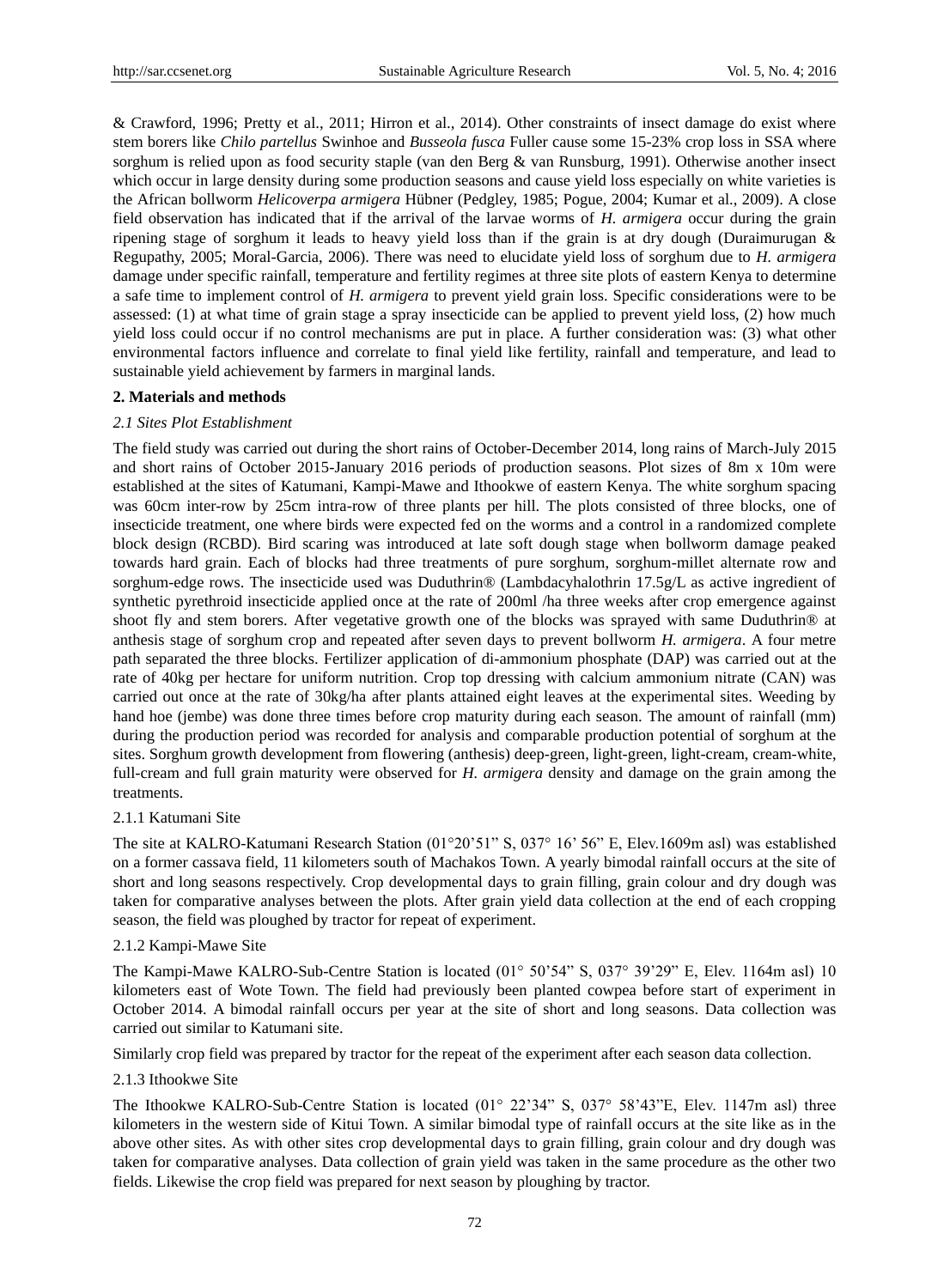# *2.2 Soil Fertility at Sites*

The sorghum variety used for the experimental test was one being scaled up to farmers in eastern Kenya region, simply referred as "Gadam". The variety is white in colour and known by farmers as drought resistant and thrives even in low fertility areas. Soil analyses was taken in April 2016 after the experiments were ended. The aim was to determine the residual fertility conditions of the plots. At each of the sites, 10 soil samples were collected randomly across the intercrop treatment plots with soil auger at depth of 0-20cm and sent to National Agricultural Laboratories of Kenya Agricultural & Livestock Research Organization (KALRO) for nutrient element analyses on soil fertility factor suitability for sorghum production at the end of experimental period. Analyses on macro-element and micro-element nutrient levels were also scored. Residual fertility element compositions levels at each site were compared to sorghum crop requirement. The rationale here was to find out if sorghum production had been produced throughout the experimental seasons with the right fertility conditions reflected in the final yield.

# *2.3 Rainfall-Temperature Effects*

Rainfall amount was recorded at each site each production season. Incidentally the three sites had functioning meteorological stations where daily records of temperature, rainfall, humidity and wind speeds were recorded. Monthly rainfall distribution and temperature regimes were averagely analyzed for site comparison. Effects of site conditions to grain yield were analyzed for comparison on insecticide applied and control plots.

# *2.4 Grain Maturity and Viability*

Sorghum growth development days from flowering (anthesis) to deep-green, light-green, light-cream, cream-white, full-cream and full grain maturity were recorded. Grain samples (100 seeds) for each grain stage harvest interval were subjected to viability test of percentage germination at each specific stage and for each site plot. Net harvest sample was undertaken from three rows at the middle of the plots inclusive of all three plants (plus tillers ears).

# *2.5 Grain Ripening and Bollworm Damage*

At each site grain ripening stage *H. armigera* infestation level and the resultant yield loss were correlated to elucidate the relationship. It was important to determine when highest damage occurred and recommend the right time to spray against bollworms and prevent subsequent grain loss. Some 10 randomly damaged panicle grains were compared to similar undamaged (10) heads of sorghum plants. The cumulative yield loss was expected to be different from specific interval harvest but reflective of damage at specific grain stage.

# *2.6 Effect of Environmental Factors to Yield*

The effect of various environmental factors of abiotic like rain amount, temperature fluctuations and soil fertility were elucidated to explore impact to sorghum yield. Likewise bollworm damage impact to yield was determined as well the right time to spray against the insect. This would separate major production constraint in sorghum production. A multiple factor correlation was carried out to determine various factors influencing final sorghum yield.

# *2.7 Data Analyses*

Analyses of variance (ANOVA) was carried to test significant difference of rainfall amounts, temperature levels, grain weight and grain yield parameters among the sites using SAS General Linear Model Procedure (GLM PROC) where Student Neumann's Keuls Post Hoc Test was used in separating the variable means. Mean nutrient element test results from the sites were comparatively analyzed for fertility levels. Multiple Linear Regression Model (MLRM PROC) was carried out to determine effect to various variables to grain yield. Correction analyses was carried out to determine effect of varied environmental factors to sorghum yield using Multiple Linear Regression Model (MLRM PROC) at 5% level. Percentage grain maturity and viability was analyzed from 100 grains per site pooled from the 10 ears sample size per plot on each treatment.

# **3. Results**

# *3.1 Soil Fertility Levels*

The soil sample analyses from the three sites at the end of cropping period showed that pH level was within sorghum crop requirements (Table 1). As for the macronutrients Nitrogen (N) levels were inadequately low at 0.11-0.15g/kg at the three sites. Ithookwe site led with the lowest levels of N fertility. Similarly, Phosphorous (P) was inadequately low for the crop production. Potassium, Magnesium and Calcium nutrient elements were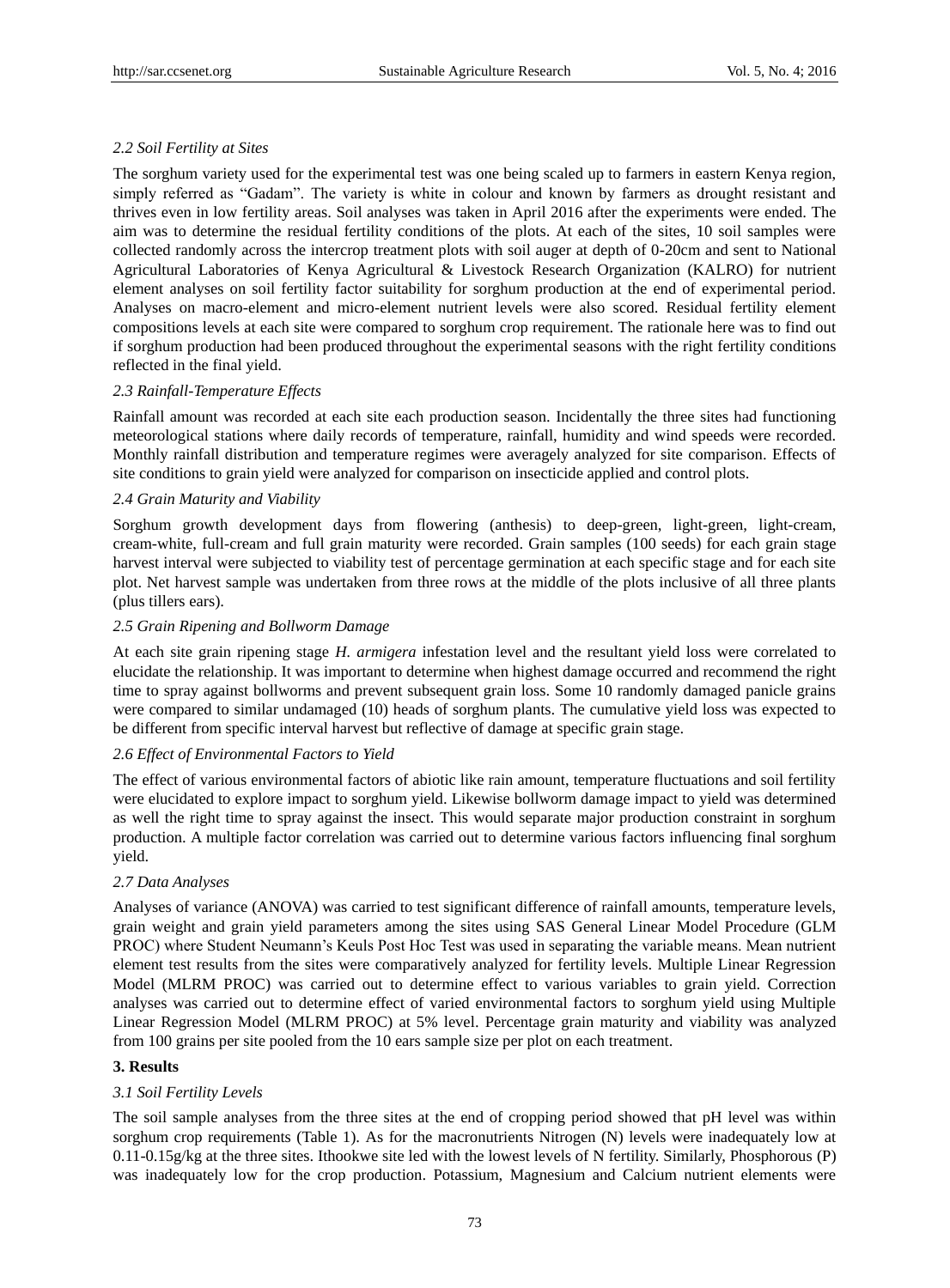adequate in the three site. The levels of the micronutrient elements of Cu, Fe, and Mn (mg/kg) were assessed as adequate at Katumani and Kampi sites. At Ithookwe Cu was inadequately low for sorghum production. The soil texture was closely similar as loam sandy at the three sites. Overall the soil samples were found deficient of organic matter from the three sites.

Table 1. Soil fertility residual level evaluation results on sorghum plots at three sites in eastern Kenya after two year period of crop production in 2016

| Site plot       | Macronutrients $(g/kg)$ |      |      | Micronutrients (mg/kg) |               |     | Soil texture (%) |       |     |           |    |      |
|-----------------|-------------------------|------|------|------------------------|---------------|-----|------------------|-------|-----|-----------|----|------|
|                 | pΗ                      | N    | P    | K                      | Mg            | Ca  | Cu               | Fe    | Mn  | Sand Clay |    | Silt |
| Katumani        | 5.8                     | 0.15 | 0.06 | 1.0                    | 2.9           | 5.0 | 42.9             | 22.0  | 0.3 | 58        | 30 |      |
| *Level          | medium                  | low  | low  | ad                     | <sub>ad</sub> | ad  | ad               | ad    | ad  |           |    |      |
| Kampi           | 5.5                     | 0.12 | 0.02 | 0.8                    | $-3.4$        | 4.2 | 31.3             | 182.0 | 0.4 | 61        | 23 | 16.  |
| *Level          | medium                  | low  | low  | <sub>ad</sub>          | hh            | ad  | ad               | ad    | ad  |           |    |      |
| <b>Ithookwe</b> | 5.9                     | 0.11 | 0.02 | $0.5^{\circ}$          | 2.1           | 3.4 | 23.0             | 161.0 | 0.3 | 56        | 30 | 14   |
| *Level          | <i>medium</i>           | low  | low  | ad                     | ad            | ad  | low              | ad    | ad  |           |    |      |

Key: ad = adequate, hh = high: \*Soil nutrients diagnosis given by National Agricultural Laboratories-Kenya Agricultural & Livestock Research Organization (KALRO)-April 2016.

# *3.2 Rainfall-Temperature Effects to Yield*

Rainfall distribution within the production period indicated that Ithookwe received significantly (*P* < 0.0001) highest amount (247mm) followed by Kampi (134mm) (Table 2). The warmest environment was Kampi (25 °C) and the second being Ithookwe (22 °C) within a range of 21-25 °C at the three sites. The resultant yield level was significantly ( $P < 0.05$ ) highest at Kampi at 25.6 t ha-<sup>1</sup> while at Katumani and Ithookwe were 20.3 and 25.4 t ha<sup>-1</sup>, respectively.

| Table 2. Level of monthly rainfall and temperature fluctuations at three sites in 2015-2016 and resultant grain |  |  |  |  |  |
|-----------------------------------------------------------------------------------------------------------------|--|--|--|--|--|
| yield during 3-month development period of sorghum                                                              |  |  |  |  |  |

| Site plot | Monthly RF       | Monthly Temp $(\mathbb{C})$ | Grain wt.     | Yield             |
|-----------|------------------|-----------------------------|---------------|-------------------|
|           | (mm) fluctuation | fluctuation                 | (mg)          | Tons/Ha           |
| Katumani  | 123 $(14)^C$     | 21 $(6)^A$                  | 2.9 $(0.4)^A$ | 20.3 $(3.1)^{AB}$ |
| Kampi     | 134 $(16)^{B}$   | $25(5)^A$                   | 3.1 $(0.2)^A$ | $25.6(2.6)^A$     |
| Ithookwe  | 247 $(21)^A$     | $22(4)^A$                   | 3.6 $(0.2)^A$ | 25.4 $(2.8)^{B}$  |
| F         | 576.9            | 0.2                         | 1.6           | 3.74              |
| D         | < 0.0001         | 0.9164                      | 0.3248        | 0.0453            |

Similar upper case superscript letters within columns of the four variables indicate no significant ( $P > 0.05$ ) difference among the sites at 5% level (*df* =2, 8)-GLM PROC of SNK Test.

#### *3.3 Grain Maturity and Viability*

The results from the three sites showed that Kampi site had significantly  $(P < 0.05)$  highest level of seed viability (43%) at the light-green grain stage with Katumani and Ithookwe at 22 and 9% levels respectively (Table 3). Cream-dough stage at Kampi had significantly (*P* < 0.05) higher viability than the other sites. At hard dough grain stage, all the site fields indicated over 90% seed viability score.

Table 3. Sorghum grain viability (%) index measure (and standard deviation) from milk to mature ripening stage of crop at three production sites

| Site plot | Light-green | Cream-dough | Hard dough |
|-----------|-------------|-------------|------------|
| Katumani  | $22(9)^{B}$ | $70(6)^{B}$ | 96 $(3)^A$ |
| Kampi     | 43 $(7)^A$  | 87 $(6)^A$  | 99 $(1)^A$ |
| Ithookwe  | $9(3)^{C}$  | 48 $(12)^C$ | 95 $(6)^A$ |
| F         | 6.2         | 55.8        | 1.4        |
| D         | 0.0200      | 0.0004      | 0.4289     |

Different upper case superscript letters within columns at the three sorghum grain ripening stages indicate significant ( $P < 0.05$ ) difference at the sites at 5% level ( $df = 2$ , 8-GLM PROC of SNK Test) among the three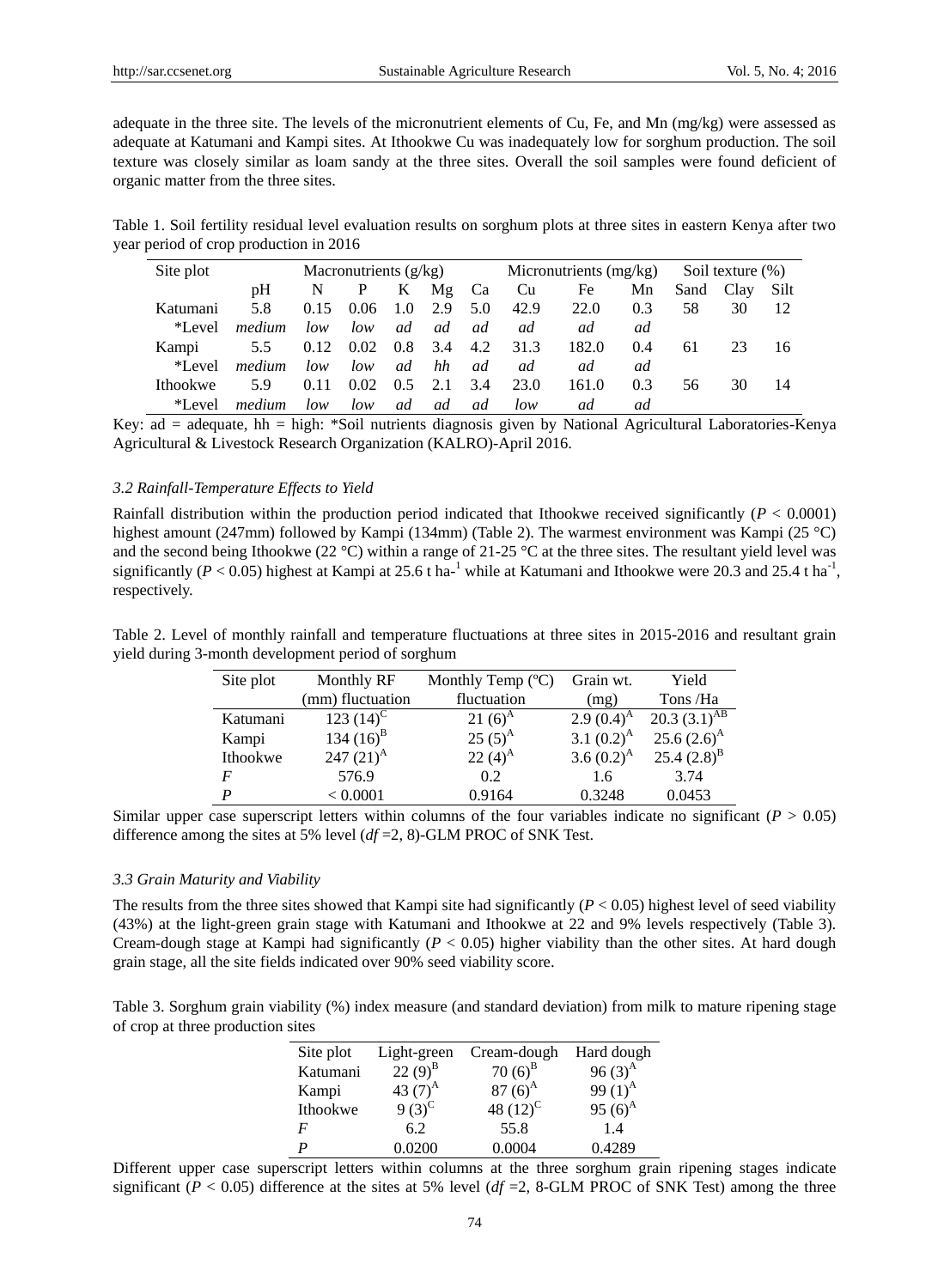#### treatments.

#### *3.4 Grain Ripening and Bollworm Infestation*

The vegetative stage to bloom took about 80 days where averagely at  $83<sup>rd</sup>$  day the deep-green grain stage was attained (Fig. 1). Later by  $87<sup>th</sup>$  day the grain turned light-green. Light-cream, full-cream, cream-white and full white seed colours were attained on 92, 97, 102 and 107 days, respectively at the sites. The dry seed maturity was attained averagely at 112 days since crop establishment at the three sites for 50% of the sorghum seed.



Figure 1. Mean number of days to full grain maturity stage of white sorghum crop

As the plant panicles progressed towards ripening, the insect *H. armigera* infestation levels peaked ( $R^2 = 0.5814$ ) to 14 larvae per panicle at cream-white stage of grain with the insect feeding on the grain (Fig.2). At full-white and with decreased soft dough grain stage *H. armigera* infestations dropped to 8 larvae per plant panicle. By that time the larvae appeared to be on the fourth to sixth instar stage feeding on the grain increased. These larvae were found to be feeding on the grain and rendering the seed unviable on germination test. Our observation was that even a single larva could damage half of grains in one panicle by the time grain turned hard dough during a period of two to three weeks. The intercrop systems of millets did not show bollworm infestation difference on the plant ears. Bollworm larvae numbers did not differ between bird-fed plots and control plots.



Figure 2. *Helicoverpa armigera* infestation on sorghum panicle towards full grain ripening stage

#### *3.5 Grain Damage Accumulation*

Sorghum grain damage was not visible from anthesis to deep-green with *H. armigera* density at 2-5 larvae. Grain damage visibility was from light-cream and full-cream grain stages at 5 and 10%, respectively (Fig. 3). The start of dry dough stage of grain at cream-white and full-cream indicated *H. armigera* density exponentially reaching 12-13 larvae per panicle and damage level being  $35-42\%$  ( $R^2 = 0.8474$ ). Comparatively the 10 panicles randomly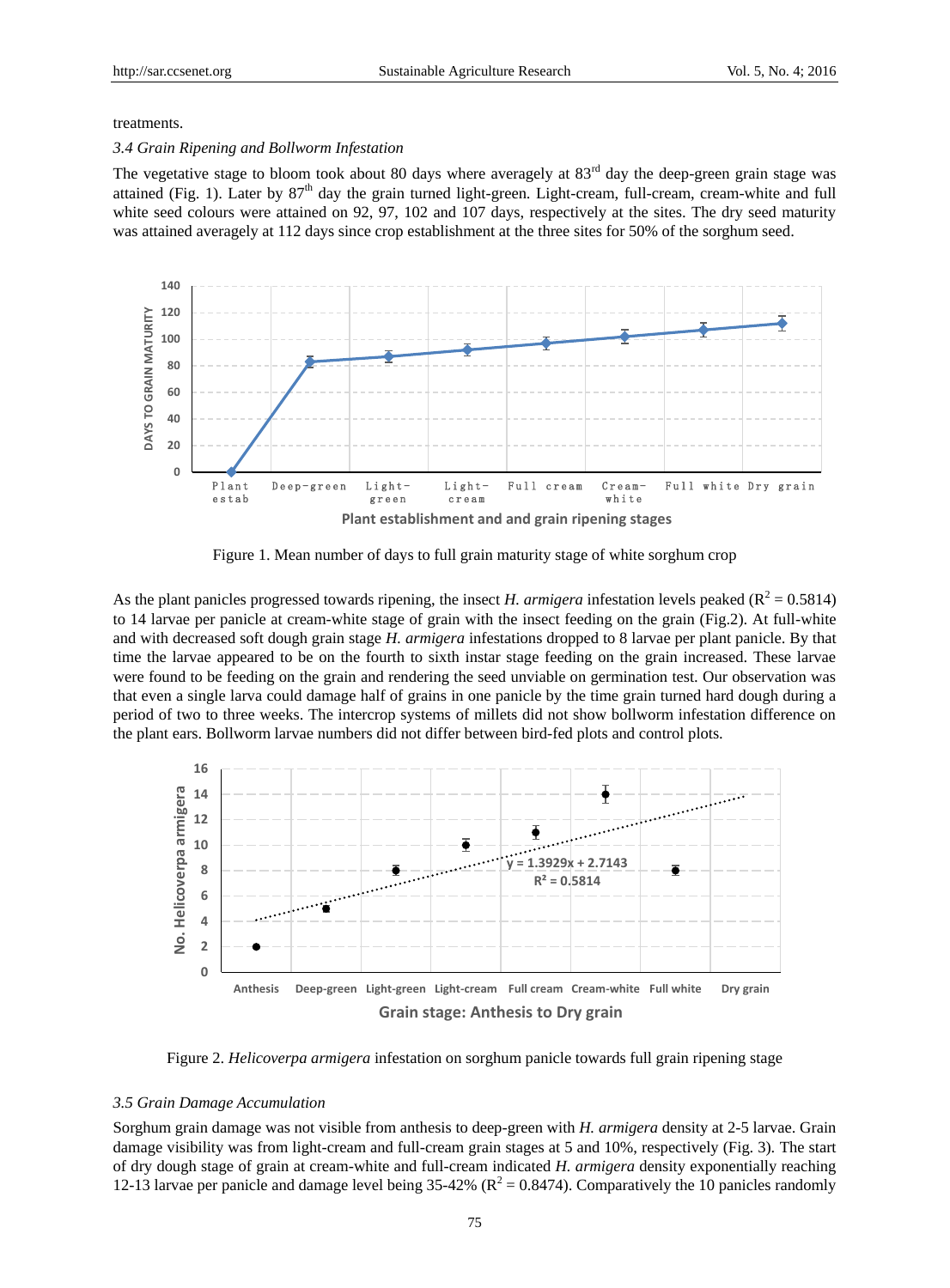sampled from the control (no insecticide spray) indicated yield loss level of < 10% when grain was at early soft dough and > 35% as the grain ripened to early dry dough stage. This was observed to be the stage when much of the grain milk sap had turned into starch (dry sap).



Figure 3. Damage accumulation towards grain ripening and bollworm increase on panicles of sorghum

# *3.6 Effect of Environmental Factors to Yield*

Altitude was not significantly ( $P > 0.05$ ;  $R^2 = 0.0578$ ) correlated to yield as well as the macro-nutrient elements of Nitrogen, Phosphorous and Potassium (Table 4). Other factors like soil pH and temperature were strongly (*P* < 0.05;  $R^2 > 0.6$ ) corrected to yield. The combined variables of rainfall (mm) and temperature demonstrated strong  $(P < 0.05; R<sup>2</sup> = 0.9817)$  correlation to yield. Likewise temperature-pH-rainfall combined variables indicated yet another strong correlation ( $P < 0.05$ ;  $R^2 > 0.90$ ) between yield and environmental factors. Nevertheless bollworm density was inversely correlated to yield of sorghum grain ( $P < 0.05$ ;  $R^2 = 0.9086$ ).

| Variable                  | t       | F     | $\mathbb{R}^2$ | P      |
|---------------------------|---------|-------|----------------|--------|
| Altitude (m)              | $-0.50$ | 0.25  | 0.0578         | 0.6464 |
| N element                 | 0.30    | 0.09  | 0.0215         | 0.7815 |
| P element                 | $-0.48$ | 0.23  | 0.0552         | 0.6539 |
| K element                 | 0.49    | 0.24  | 0.0577         | 0.6466 |
| pH                        | $-2.98$ | 8.88  | 0.6895         | 0.0407 |
| Temp $(C)$                | 2.23    | 4.97  | 0.5541         | 0.0897 |
| $RF$ (mm)                 | 1.26    | 1.58  | 0.2832         | 0.2771 |
| Temp $(C)$ x RF (mm)      | 9.55    | 80.68 | 0.9817         | 0.0024 |
| Temp $(C)$ x RF (mm) x pH | 0.29    | 69.31 | 0.9905         | 0.0143 |
| Bollworm density          | $-6.31$ | 39.70 | 0.9086         | 0.0032 |

Table 4. Effects of various environmental variables to sorghum yield in Kenya eastern sites in 2015-2016

Correlation results of above indicated independent single variable to yield at the sites ( $df = 1$ , 17) and two and three variables (df = 1, 23; df = 1, 29) Multiple Linear Regression Model (MLRM PROC) at 5% level.

#### **4. Discussion**

Results of soil analyses showed that the three sites had low inadequate macronutrients elements of nitrogen (N) and phosphorous (P) required for sorghum production. On the other hand potassium (K) was reported as adequate in the three site plots. The micronutrient element compositions showed that the levels of Cu, Fe, and Mn were fairy adequate for sorghum production in the test sites. The three fields were low in organic matter and hence the low fertility— consequently needing manure fertilization to improve organic nutrient levels for sorghum production (Balay et al., 2002; Fornara et al., 2008). Much soil fertility requirement in crop production has been disseminated in Kenya though various assessment studies have reported low impact adoptability of such technologies due to lack of capital and low-income among farming communities (Marenya & Barrett, 2007; Adolwa et al., 2013). Most countries in Africa suffer similar constraints of technology adoptability mainly due to little government policy on resource mobilization in the farming communities (Ajayi et al., 2007; Camara et al., 2013).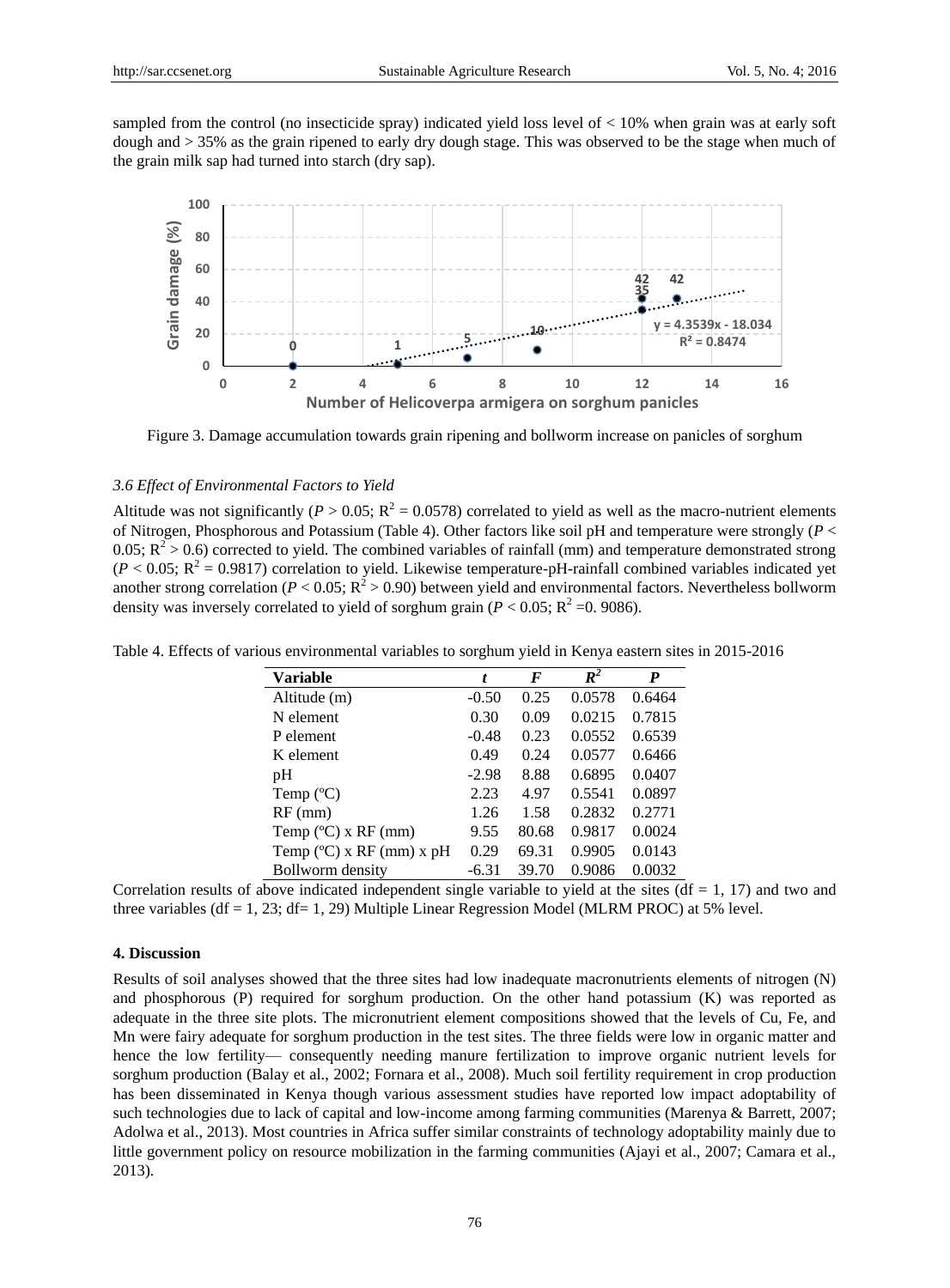Rainfall amount was highest (247mm) at Ithookwe and the site had close similar yield (25.4 t /ha) to Kampi site (25.6 t/ ha). Gichangi et al. (2015) have demonstrated that both long and short rainfall regimes have remained average at 255 and 300mm respectively between years of 1961-2011 for eastern Kenya. The recorded levels during the present study slightly reflect above average rainfall regimes when considered cumulatively for three months production periods. Considering the low moisture requirement for sorghum the crop has low risk level for production in case of insufficient rainfall in the region. Bryan et al. (2013) have demonstrated that farmers need to weigh their options of crop enterprise with prevailing predicted rainfall patterns and plant the least risk ones like sorghum. As the climate variability continue occurring in most parts of Africa, evidently rainfall amounts are diminishing with each subsequent year and much hope for the farming communities lies with cereals like sorghum and millets and less with maize production (Tabo et al., 2007; Gichangi et al., 2015). The reason for the close similar yield levels among the two sites could be attributed to the closely related temperature regimes at Ithookwe and Kampi at  $22 \pm 4$  °C and  $25 \pm 5$  °C respectively.

Analyzed temperature regimes since 1978 to 2011 indicate increased temperatures of 1  $\degree$ C and 0.3  $\degree$ C for maximum and minimum levels in eastern Kenya (Gichangi et al., 2015). These temperature increase levels are not expected to affect sorghum in most areas in Africa as the crop requires moderate similar high temperature regimes. So long as rainfall is sufficient the predicted global temperature levels rise of 4  $\degree$ C will likely lead to higher sorghum yields in most areas as long as moisture levels are within optimum (Christensen et al., 2007). Various predictions of what climate variability and finally the change in short and long term effects in different regions have mostly presented a bleak future to most country economies especially in SSA (Calzadilla et al., 2013). Probably for sorghum it might not lead to such despair as with other crops like maize and wheat whose yields have been reportedly reduced by such climate variability leading to low rainfall amounts (Yegbemey et al., 2013). Pretty et al. (2011) have indicated that African agriculture growth on most crop commodities will increase with increased intensification of production factors by maximum utilization of natural resources and technical knowledge on inputs and their applications.

The final physiological maturity of the harvested grain was found related to the environmental conditions of the sites. The warmest Kampi site achieved the highest seed viability on germination test at 43, 87 and 99% for grain stages of light-green, cream-dough and hard dough, respectively. Presence of bird-feeding plots did not alter infestation levels of the bollworm insect on the sorghum plants. The highest *H. arimigera* grain damage peaked exponentially at late grain soft dough (cream-white) and indicated this as the right time to spray against *H. armigera* on sorghum as pooled data from the sites showed. As for the economic injury level (EIL) we observed that even one larva of *H. armigera* could lead to serious grain damage before the grain reached hard dough stage at which no more feeding occurs. Martin et al. (2010) has recommended insecticide spray against *H. zea* (Boddie) in North America when an egg butch or several larvae are observed on cotton leaves. Our recommendation would be to spray immediately a single larvae is noticed on the panicles since such larva can live on the ear for over 10 days causing substantial damage as starch accumulation builds at late soft dough stage of grain (Czepak & Albernaz, 2013). The polyphagous pest is reported to be migratory aided by heavy winds at adult stage where moths fly searching for fresh fields and has a vast diversity of host plants in east Africa (Pedgley, 1985; Mutegi et al., 2010). Species of *Trichogramma* genus have been cited as some of the natural enemies of *H. armigera* but their presence in some areas is in doubt due to other advance environmental conditions not favouring survival of the wasp (Duraimurugan & Regupathy 2005). When *H. armigera* density levels reach economic injury levels other control mechanisms include use of botanical derivatives like neem or suitable chemical spray (Karim, 2000; Duraimurugan & Regupathy, 2005). In USA and Latin America countries various chemicals have been used and exchanged after either resistant development or for environmental reasons in addition to sexual pheromone trap use (Czepak & Albernaz, 2013). Depending on specific climatic factors like temperature and humidity, higher levels of these two could lead to higher density of *H. armigera* and hence need to monitor the pest presence frequently on sorghum ears. Sorghum fields in warm localities need insecticide spray control more frequent than cool areas as reported on cassava mite pest (Mutisya et al., 2015).

The present work has analyzed the existing factors which lead to attainment of yield levels of white sorghum, Gadam variety. The findings show that while low yield could be due to low fertility and or insufficient rainfall amounts at the production sites, other factors contribute significantly to sustainable yield of sorghum in the marginal areas. The correlation test showed that sufficient rainfall and temperature regimes led to highest yield of sorghum. To sustain the yield, control of *H. armigera* has to be carried out before dry dough grain stage, specifically at soft dough stage as the larvae start feeding on the ripening grains on the panicles. At farm level the farmer has to start with (i) adequate fertility on the production plot, (ii) some irrigation could be required where it is possible to sustain plant development and final yield in case of low rainfall amounts, and (iii) apply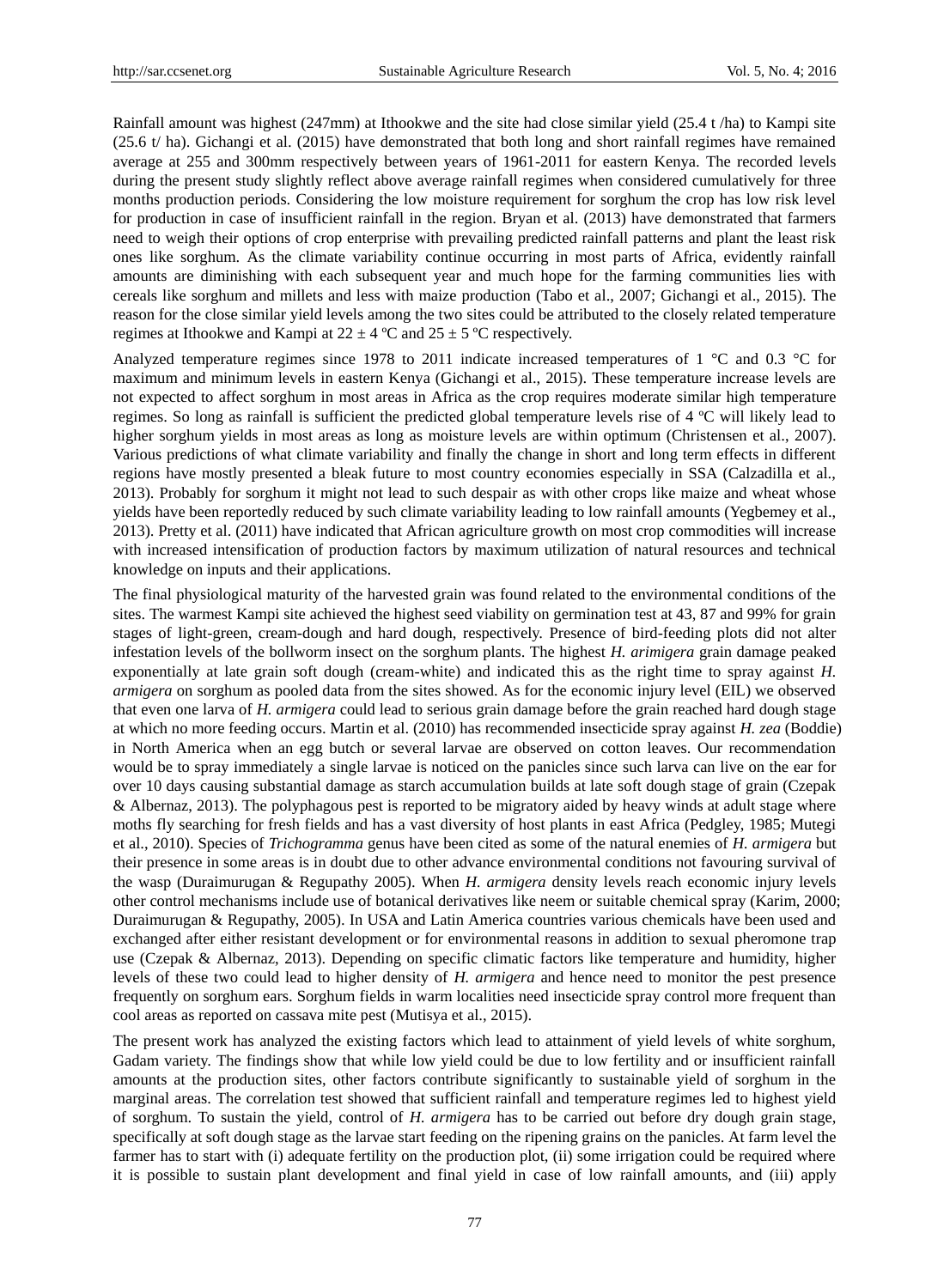insecticide to suppress bollworm density growth early enough before economic damage occurs, otherwise temperature regimes are not expected to overshoot beyond the expected optimum levels.

#### **Acknowledgement**

We acknowledge the financial support from European Union (EU) presented by European Commission (EC) grant (CONTRACT NO.FED/2012/291-241) project name: Agricultural Productivity Research Project (APRP) and Government of Kenya (GoK) which enabled the timely carrying out of the evaluation activities at the three sites in the Counties of Machakos, Makueni and Kitui. Messrs.' Robert Mutweti, Daniel Kitheka and late Duncan Mutinda of KALRO Centers of Ithookwe, Kampi-Mawe and Katumani, respectively are acknowledged for their efforts to prepare the fields early enough for seasons' subsequent planting. Mr. Noah Mwangangi and Ms Isabel Wanza are acknowledge for yield processing and data collection. Meteorological persons serving at Kampi-Mawe (ICRISAT) Ithookwe- KALRO Sub-Centre and KALRO-Katumani in 2015-16 are acknowledged for providing climatic data of the sites.

# **References**

- Adolwa, I. S., Okoth, P. F., Mulwa, R. M., Esilaba, A. O., Mairura, F. S., & Nambiro, E. (2012). Analysis of communication and dissemination channels influencing the adoption of integrated soil fertility management in western Kenya. *The Journal of Agricultural Education and Extension, 18*(1), 71-86. http://dx.doi.org/10.1080/1389224X.2012.638782
- Ajayi, O. C., Akinnifesi, F. K., Sileshi, G., & Chakeredza, S. (2007). Adoption of renewable soil fertility replenishment technologies in the southern African region: lessons learnt and the way forward. *Natural Resources Forum, 31*(4), 306-317. http://dx.doi.org/10.1111/j.1477-8947.2007.00163.x
- Belay, A., Claassen, A. S., & Wehner, F. C. (2002). Soil nutrient content, microbial properties and maize yield under long-term legume-based crop rotation and fertilization: a comparison of residual effect of manure and NPK fertilizers. *South African of Plant Soil Journal, 19*, 104-110. http://dx.doi.org/10.1080/02571862.2002.10634447
- Bryan, E., Ringler, E., Okoba, B., Roncoli, C., Silvestri, S. & Herrero, M. (2013). .Adapting agriculture to climate change in Kenya: household strategies and determinants. *Journal of Environmental Management, 114*, 26-35. http://dx.doi.org/10.1016/j.jenvman.2012.10.036
- Calzadilla, A., Zhu, T., Rehdanz, K., Told, R. S. J., & Ringler, C. (2013). Economy-wide impacts of climate change on agriculture in Sub-Sahara Africa. *Ecological Economics, 93*, 150-165. http://dx.doi.org/10.1016/j.ecolecon.2013.05.006
- Camara, B., Camara, F., Berthe, A., & Oswald, A. (2013). Micro-dosing of fertilizer-a technology for farmers' needs and resources. *International Journal of AgriScience, 3*(5), 387-399.
- Christensen, J. H., Hewitson, B., Busuioc, A., Chen, X. G., Held, I., Jones, R., … Busuoic, A. (2007). Regional Climate Projections, Chap. 11. In: Solomon S, Qin D, Manning M, Chen Z, Marquis M, Averyt KB, Tignor M and Miller HL (eds). Climate Change 2007-The Physical Science Basis: contribution of working Group I to the fourth assessment report of the intergovernmental panel on Climate Change, Cambridge University Press, Cambridge, UK, pp 849-940, http://www.ipcc.ch/publications and data/ar4/wgl/en/ch11.htl.
- Czepak, C., & Albernaz, K. C. (2013). First reported occurrence of *Helicoverpa armigera* Hübner (Lepidoptera: Noctuidae) in Brazil. *Pesquisa Agropecuaria Tropical Goiânia, 43*(1), 110-113. http://dx.doi.org/10.1590/S1983-40632013000100015
- Duraimurugan, P., & Regupathy, A. (2005). Mitigation of insecticide resistance in *Helicoverpa armigera* (Hübner) (Lepidoptera: Noctuidae) by conjunctive use of trap crops, neem and *Trichogramma chilonis ishii* in cotton. *International Journal of Zoological Research, 1*(1), 53-58. http://dx.doi.org/10.3923/ijzr.2005.53.58
- Fitt, G. P. (1989). The ecology of *Heliothis* species in relation to agro ecosystems. *Annual Review of Entomology, 34*(1), 17-52. http://dx.doi.org/10.1146/annurev.en.34.010189.000313
- Food and Agriculture Organization (FAO) (2016). Sorghum production ranking. FAO Corporate Repository. www.fao.org/docrep/t08189/T0818EO3.htl
- Fornara, D. A., & Tilman, D. (2008). Plant functional composition influences rates of soil Carbon and Nitrogen accumulation. *Journal of Ecology, 96*, 314-322. http://dx.doi.org/10.1111/j.1365-2745.2007.01345.x
- Gichangi, E. M., Gatheru, M., Njiru, E. N., Mungube, E. O., Wambua, J. M., &Wamuongo. J. W. (2015).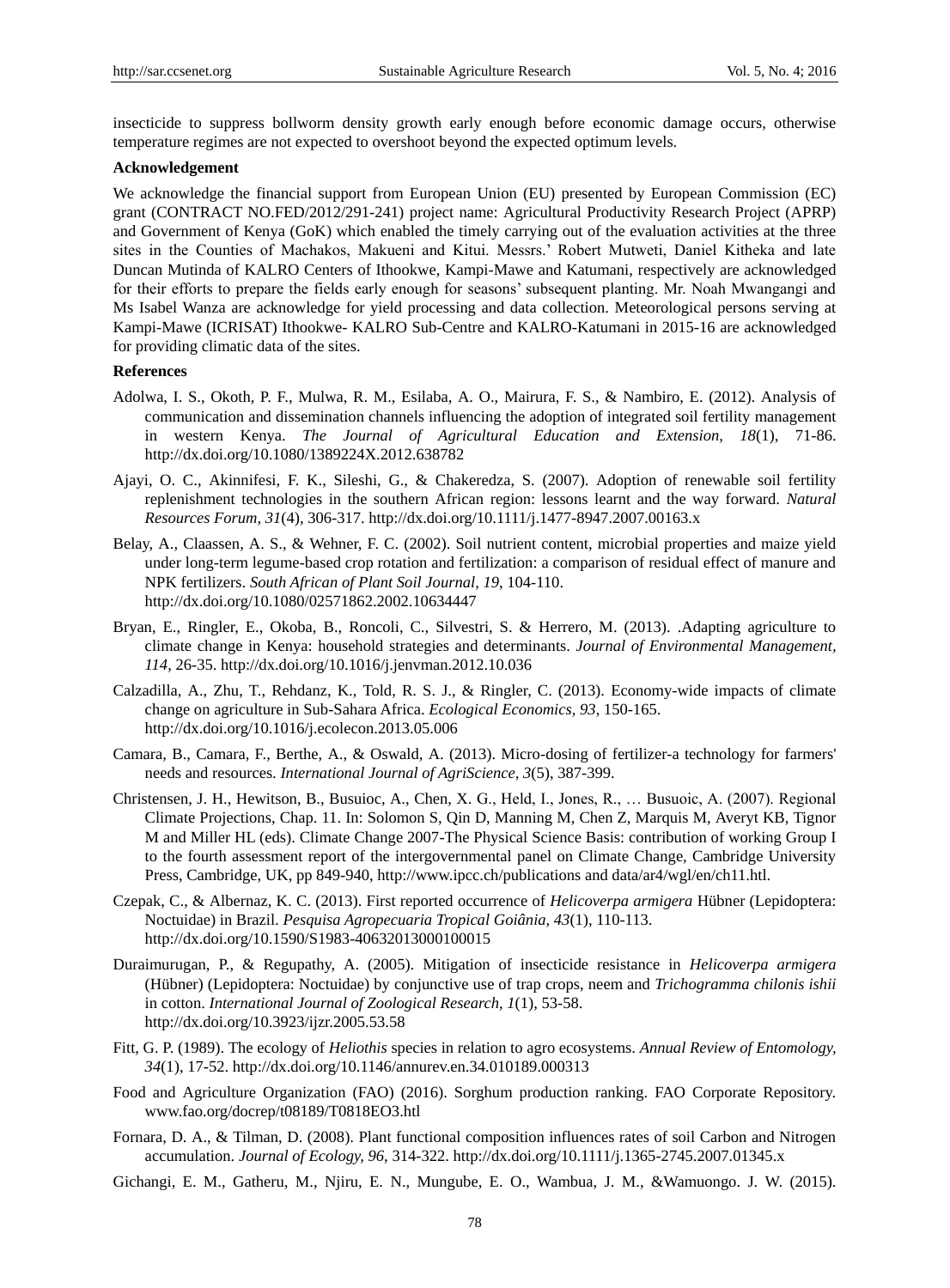Assessment of climate variability and change in semi-arid eastern Kenya, *Climate Change, 130*, 287-297. http://dx.doi.org/10.1007/s10584-015-1341-2

- Gitz, III D. C., Baker, J. T., Xin, Z., Lascano, R. J., Burke, J. J., & Duke, S. E. (2013). Bird resistant pollination bags for sorghum breeding and germplasm maintenance. *American Journal of Plant Sciences, 4*, 571-574. http://dx.doi.org/10.4236/ajps.2013.43074
- Guo, Y. Y. (1997). Progress in the researches on migratory regularity of *Helicoverpa armigera* and relationships between the pests and its host plants. *Acta Entomologica sinica, 4*, 1-6.
- Hirron, M., Reuben, P., Mweresa, C. K., Ajamma, Y. O. U., Owino, E. A., & Low, M. (2014). Crop damage despite protection efforts by human bird scares in a sorghum field in western Kenya. *Journal of African Ornithology, 85*, 153-159. http://dx.doi.org/10.2989/00306525.2014.937368
- Karim, S. (2000). Management of *Helicoverpa armigera*: a review and prospectus for Pakistan. *Pakistan Journal of Biological Sciences, 3*(8), 1213-1222. http://dx.doi.org/10.3923/pjbs.2000.1213.1222
- Kilambya, D., & Witwer, M. (2013). Analysis of incentives and disincentives for sorghum in Kenya. Technical Note No. 17. MAFAP, FAO, Rome.
- Kumar, S., Sain, S. K., & Ram, P. (2009). Natural mortality of *Helicoverpa armigera* (Hubner) eggs in the cotton ecosystem. *Journal of Agricultural Science and Technology, 11*(1), 17-25.
- Marenya, P. P., & Barrett, C. B. (2007). Household-level determinants of adoption of improved natural resources management practices among smallholder farmers in western Kenya. *Food Policy, 32*(4), 515-536. http://dx.doi.org/10.1016/j.foodpol.2006.10.002
- Martin, D. E., Lopez Jr., J. D., Lan, Y., Bradley, K., Hoffmann, C., & Duke, S. E. (2010). Novaluron as an ovicide for bollworm on cotton; disposition and efficacy of field-scale aerial application. *Journal of Cotton Science, 14*, 99-106.
- Mastersa, W. A., Bedigarb, T., & Oehmke, J. F. (1998). The impact of agricultural research in Africa- aggregate and case study evidence. *Agricultural Economics Journal, 19*, 81-86. http://dx.doi.org/10.1016/S0169-5150(98)00023-1
- Moral-Garcia, F. J. (2006). Analysis of the spatiotemporal distribution of *Helicoverpa armigera* (Hubner) in a tomato field using a stochastic approach. *Biosystemic Engineering, 93*(3), 253-259. http://dx.doi.org/10.1016/j.biosystemseng.2005.12.011
- Mutegi, E., Sagnard, F., Muraya, M., Kanyenji, B., Rono, B., … Labuschagne, M. (2010). Eco-geographical distribution of wild, weedy and cultivated *Sorghum bicolor* (L.) Moench in Kenya: implications for conservation and crop-to-wild gene flow. *Genetic Resource Crop Evolution, 57*, 243-253. http://dx.doi.org/10.1007/s10722-009-9466-7
- Mutisya, D. L., El Banhawy, E. M., Khamala, C. P. M., & Kariuki, C. W. (2015). Management of cassava green mite *Mononychellus progresivus* (Acari: Tetranychidae) in different agro-ecological zones of Kenya*. Systematic & Applied Acarology, 20*(1)*,* 39-50. http://dx.doi.org/10.11158/saa.20.1.5
- Muui, C. W., Muasya, R. M., & Kirubi, D. T. (2013). Baseline survey on factors affecting sorghum production and eastern Kenya. *Journal of Food Nutrition Development, 13*(1), 7339-7353.
- Ndjeunga, J., & Bantilan, M. C. S. (2005). Uptake of improved technologies in semi and tropics of West Africa. Why are agricultural transformations lagging behind? *Electronic Journal of Agricultural Economics, 2*(1), 85-102.
- Oehmke, J. F., & Crawford, E. W. (1996).The impact of agricultural technology in Sub-Saharan Africa. *Journal of African Economics, 5*, 271-92. http://dx.doi.org/10.1093/oxfordjournals.jae.a020905
- Orr, A., Mwema, W., & Mulinge, W. (2013).The value chains for sorghum beer in Kenya. International Crops Research Institute for the Semi-Arid Tropics (ICRISAT)-Series Paper No.16.
- Pedgley, D. E. (1985). Windborne migration of *Heliothis armigera* (Hubner) (Lepidoptera: Noctuidae) to the British Isles. *Entomologists Gazette, 36*(1), 15-20.
- Pogue, M. G. (2004). A new synonym of *Helicoverpa zea* (Boddie) and differentiation of adult males of *H. zea* and *H. armigera* (Hubner) (Lepidoptera: Noctuidae, Heliothinae). *Annual Entomological Society of America, 97*(6), 1222-1226. http://dx.doi.org/10.1603/0013-8746(2004)097[1222:ANSOHZ]2.0.CO;2
- Pretty, J., Toulmin, C., & Williams, S. (2011). Sustainable intensification in African agriculture. *International*